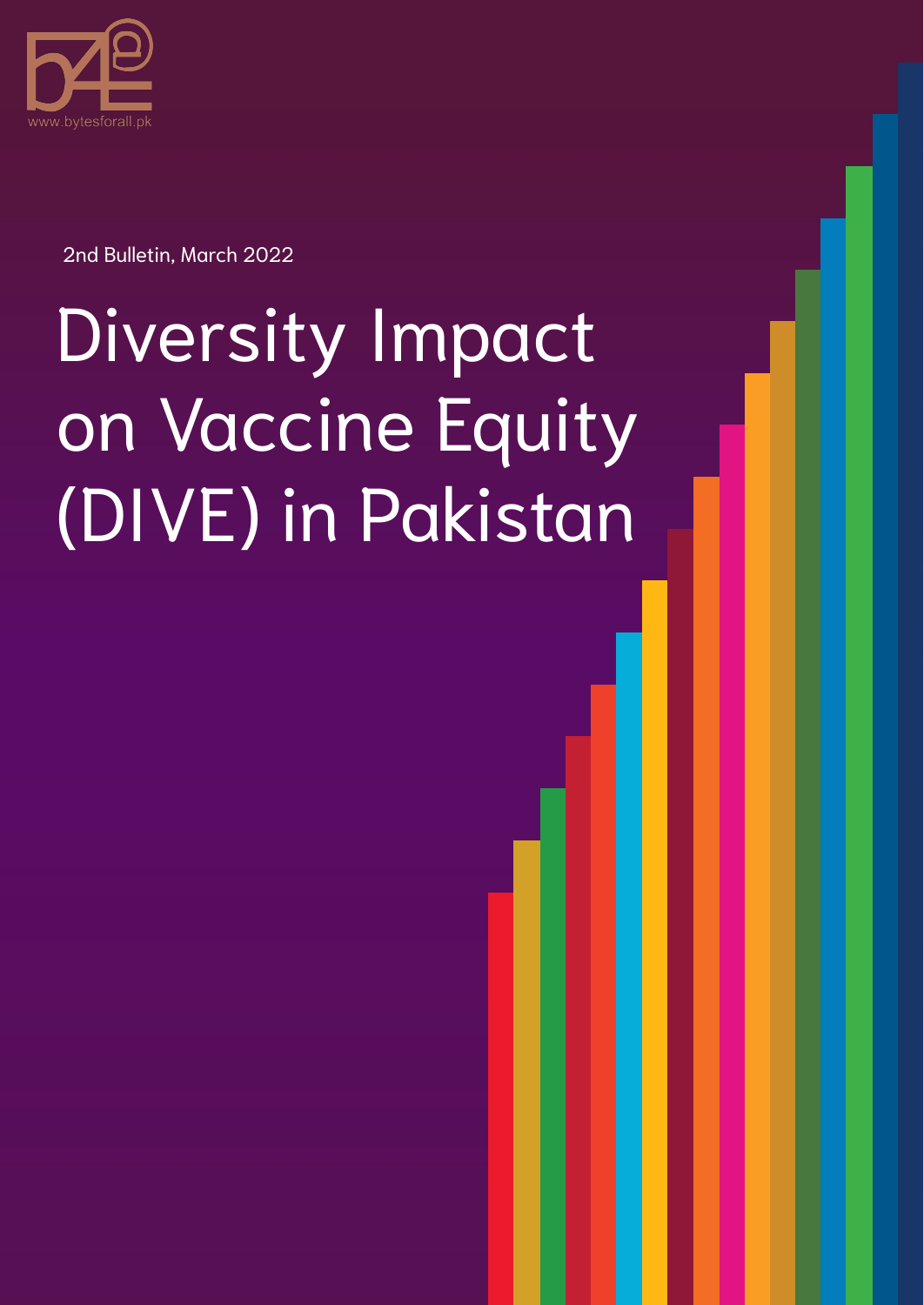This is the second bulletin of the research, conducted by Bytes for All (B4A) and Minority Rights Group (MRG), with the aim of tracking and understanding online sharing across diverse ethnic, religious and linguistic communities about Covid-19 vaccine confidence, uptake and access in Pakistan. For this purpose, social media monitoring software packages: Brandwatch and CrowdTangle were used to capture and analyse content shared online about Covid-19 vaccines.

Due to partial penetration of social media use among some poor/remote communities, the social media data is triangulated. For data triangulation, B4A has collected on-the-ground data from different areas of Pakistan, about vaccine access uptake, fears and confidence among religious minority groups, through a network of citizen journalists.

## **Overview**

[1] Shia community is yet Muslim but can come under sectarian minorities, however, Ahmadi community call themselves to be recognized as Muslim, but Constitution and populace of Muslim community doesn't recognize them as Muslims.

# **Methodology**

Interviews were conducted in Islamabad, Rawalpindi, Multan, Lahore, Sargodha, Faisalabad, Peshawar, Rabwah, Quetta, while a survey was conducted in Sanghar, Mirpurkhas, Umarkot and Tharparkar. These locations were selected for a number of reasons: 1) to include all provinces of Pakistan; 2) to ensure urban and rural areas both were included; 3) to focus on locations with larger minority populations. The interviews were conducted with members of minority communities: Hindus (164), Christians (16), Sikhs (9), Shia Muslims (3), Ahmaddiya (6), Hazara (4) and transgender (6), with Hindu constituting 81 per cent of those interviewed, with the rest making up to 8 per cent (Christians) and lower. Therefore, these data cannot be considered

The data sources for this research are Facebook comments (n=424), journalistic articles (n=12), a video story based on the in-person interviews, and a survey of minority communities from various cities of Pakistan. It is important to note that representatives of the communities, religious leaders and researchers, who were interviewed, usually spoke on behalf of the community and provided observations, hence analysis of their comments is not based on their personal opinions per se, but on their observations.

representative of all ethno-religious minorities in Pakistan, but rather indicate common trends among the communities surveyed.

A total of 213 comments were selected from the onground data from interviews and a survey. These comments included voices of local community and religious representatives, researchers and ordinary residents of these communities (154 men, 50 women, 6 transgender people). Of those 213, 202 could be identified as members of minority communities.

Due to various limitations, such as lack of access to internet among minority communities, who often reside in remote location in Pakistan, the Facebook data analysed mainly represents the views of the Sunni Muslim population (96 per cent), later referred as majority community.

Sunni Muslims represents a majority community in Pakistan, however, there are other Muslim communities, such as Shia and Ahmadiyya that are members of Muslim minorities[1], among other minority communities. Thus, some comments identified as from Muslim social media users do not necessarily mean coming from Sunni Muslim. There is a possibility that those identified as majority Muslim may belong to a minority Muslim community, however, given the limitation of social media this information may not be clarified.

The data generated from the interviews, the survey and the Facebook comments were analysed with respect to their sentiments on: (1) Covid-19 vaccine confidence, (2) reservations towards the vaccine, (3) access to vaccines, and (4) distrust in government authorities regarding the administration and dissemination of information related to the vaccine.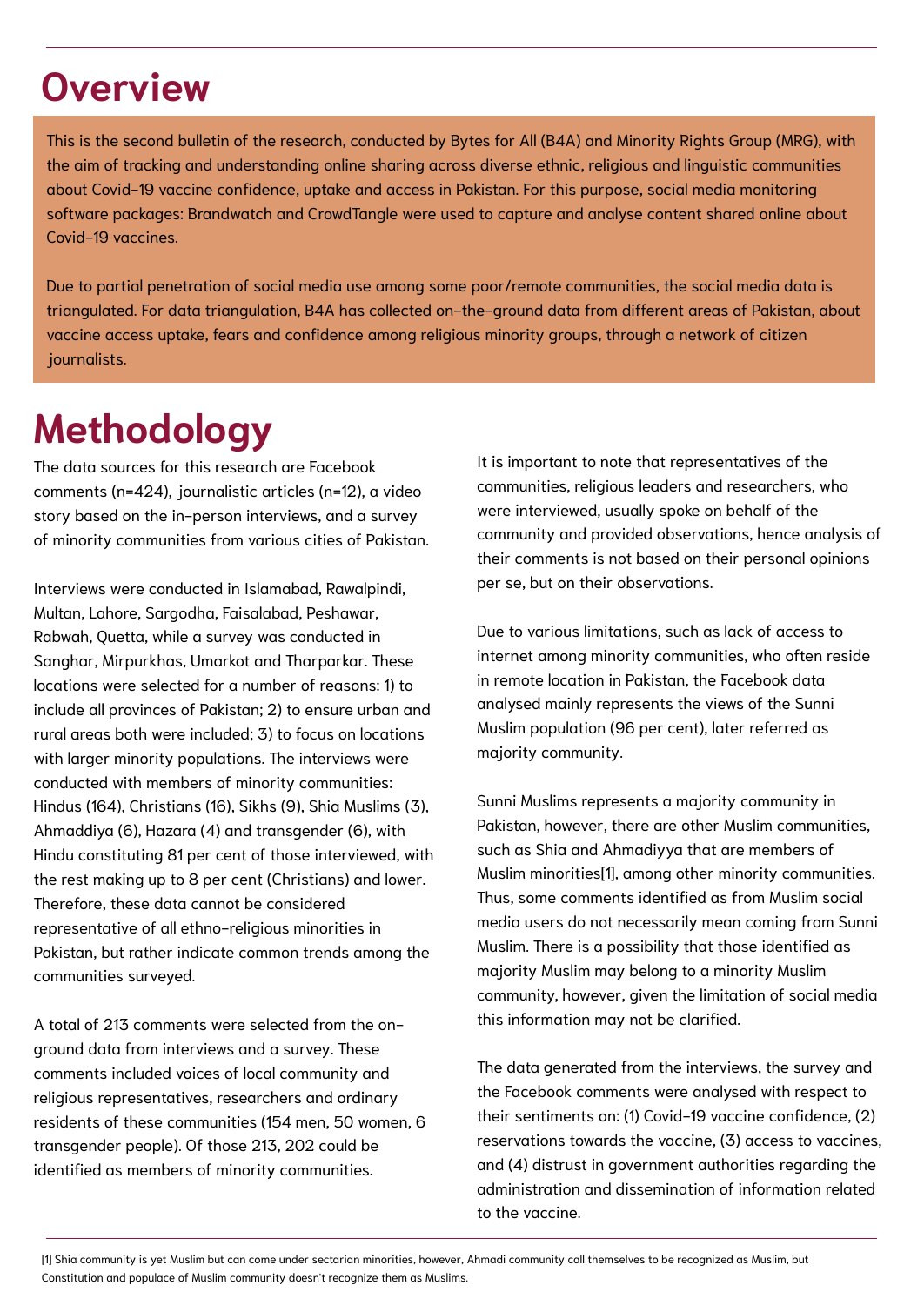# **Key Findings**

1. Data from both social media and journalistic articles reveal that the majority (mainstream Muslim) population and minority communities have high confidence in Covid-19 vaccines, although interview data suggests that minority communities have significantly higher levels of confidence in vaccines than the majority population (64 per cent of minority interviewees reported this versus 38 per cent in the social media data by majority social media users).

2. A major reservation in both groups was 'doubt over vaccine safety' (25 per cent minority communities and 14.3 per cent majority).

3. Other concerns were infrequent among minority communities, but were quite common among majority communities, such as 'doubt over vaccine efficacy' (11 per cent), 'conspiracy related fears'(12 per cent) and 'religious reasons' (8 per cent).

4. Nevertheless, many interviewees reported having been victims of misinformation regarding vaccines in the early stages of vaccine roll out, such as rumours that the vaccine caused death after two years, affected sexual function, or was a method of surveillance as part of a foreign agenda or conspiracy.

5. Based on social media findings, distrust of authorities among majority community is quite high (58 per cent of comments could be assessed as revealing trust or distrust and of these 77 per cent contained content indicating significant distrust in authorities). When interviewed, more than half of those from minority communities indicated that tackling misinformation and rumors happened with the help of local community leaders who encouraged them to get vaccinated.

6. A significant finding of the interviews that was not reflected in the social media data was that most people from minority communities opted to vaccinate due to economic hardships (linked to work requirements for vaccinations) and government pressures.

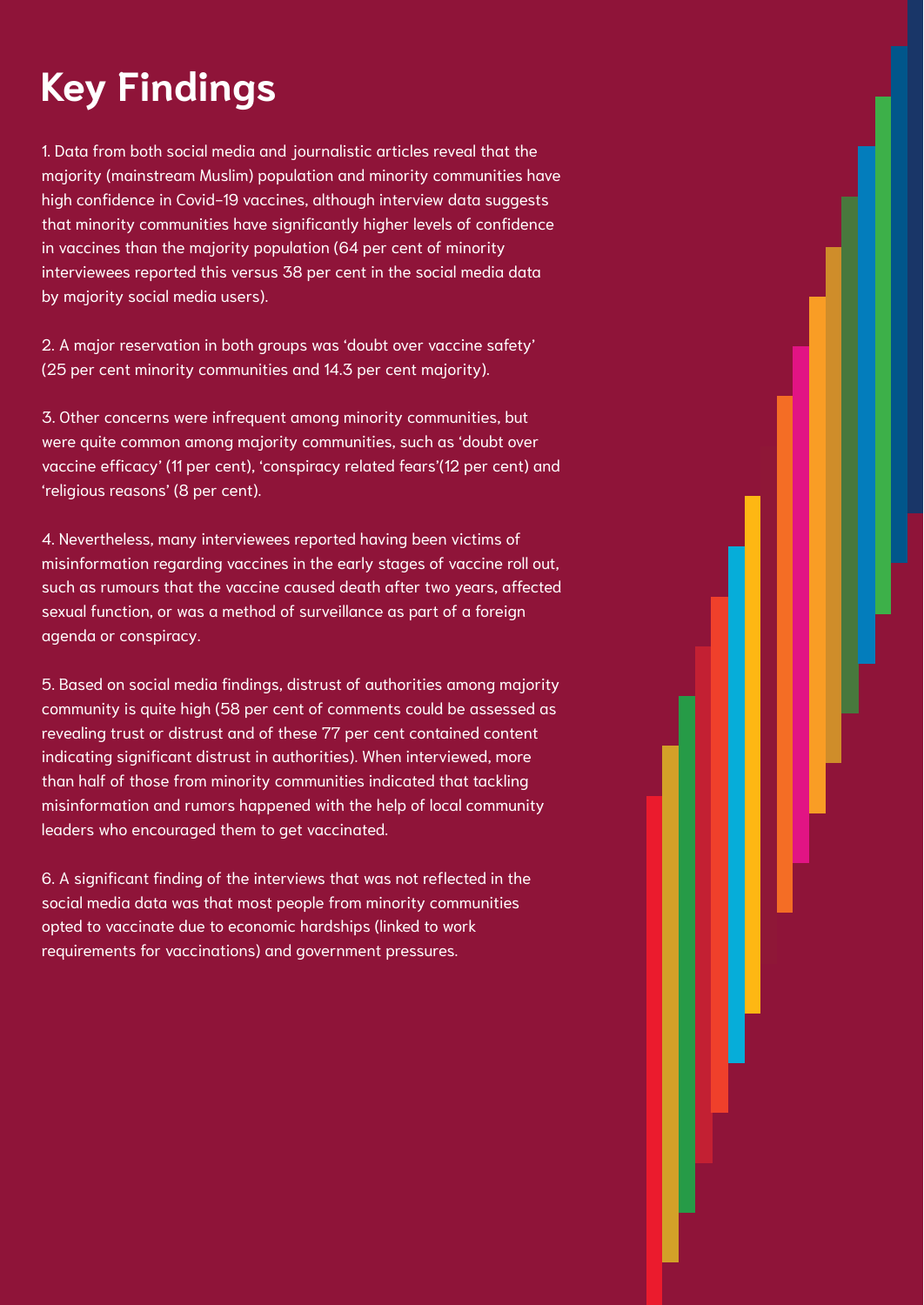Twice as many minority members in interviews indicated high confidence level in vaccines (64 per cent), whereas the proportion of the majority community commenting on social media was only 38 per cent. On the other hand, those indicating no confidence were closer but still much lower among minority communities (24 per cent versus 36 per cent) (Figures 1 and 2).

Notably, many interviewees from minority communities reported that they opted to vaccinate due to economic hardships and government pressures, and many members of ethno-religious minorities did not have the



option to work from home, so in a way they were forced to choose vaccination. Yet, as mentioned in the first bulletin, women who are housewives did not face the same external pressure to get vaccinated because they don't leave their house as often.[2] The fact that the majority of those interviewed were men, with this economic factor at play, partially explains the high level of confidence in vaccines among minority communities.

## **Level of Vaccine Confidence**

[2] In Pakistan, proof of vaccination such as vaccination certificates are a mandatory pre-requisite to visit public places.

[3] Of 424 conversations, only 93.4% were about vaccine confidence

#### *Figure 1: Vaccine confidence among social media users [3]*



**-Muslim Facebook user** بس کرو مزید <sup>ی</sup>ہودی سازشو<sup>ں</sup> کا سات<sup>ھ</sup> مت اگر آپ مسلمان ہیں تو اسلامی فرعون بچ <sup>ن</sup><sup>ہ</sup> ے احکامات پر عملٰ کرو موتِ اپنے وقت پر آئے گا موت س ے اللہ کے مخلوق کو اپنے حال پر چھوڑ دو سکا آپ کس کو بچائی<sup>ں</sup> <sup>گ</sup> *Translation: Stop it. Don 't suppor*t J*ewish conspiracies. If you are a Muslim, follow Islamic orders. Death will come at its time. Pharaoh could not escape death. Whom will you save? Leave the creatures Allah on their own.*



**Minority Communities** 

*Figure 2: Vaccine confidence among interviewed minority commun*

#### *Relevant Qualitative Findings*

*'People had been spreading all sorts of news about the grave side effects of the vaccine and I got sick for two days after receiving the first dose. After getting fully vaccinated, all my fears and uncertainties were proven wrong and now I encourage everyone in my circle and family to get vaccinated.'* -Hazara community member from Quetta

*'I also encountered misleading information; however, I disregarded these rumors and preferred to receive vaccine.'*

-Hazara community member from Quetta



*'He is right this all has a purpose first they will inject then they are going to collapse economies and then war be ready ... what's coming is all planned.'* -Muslim Facebook user

*'Some people are becoming zombies. and some people are having Characteristics of homosexual that's true my cousin vaccinated and tried to cling to me frequently.'* -Muslim Facebook user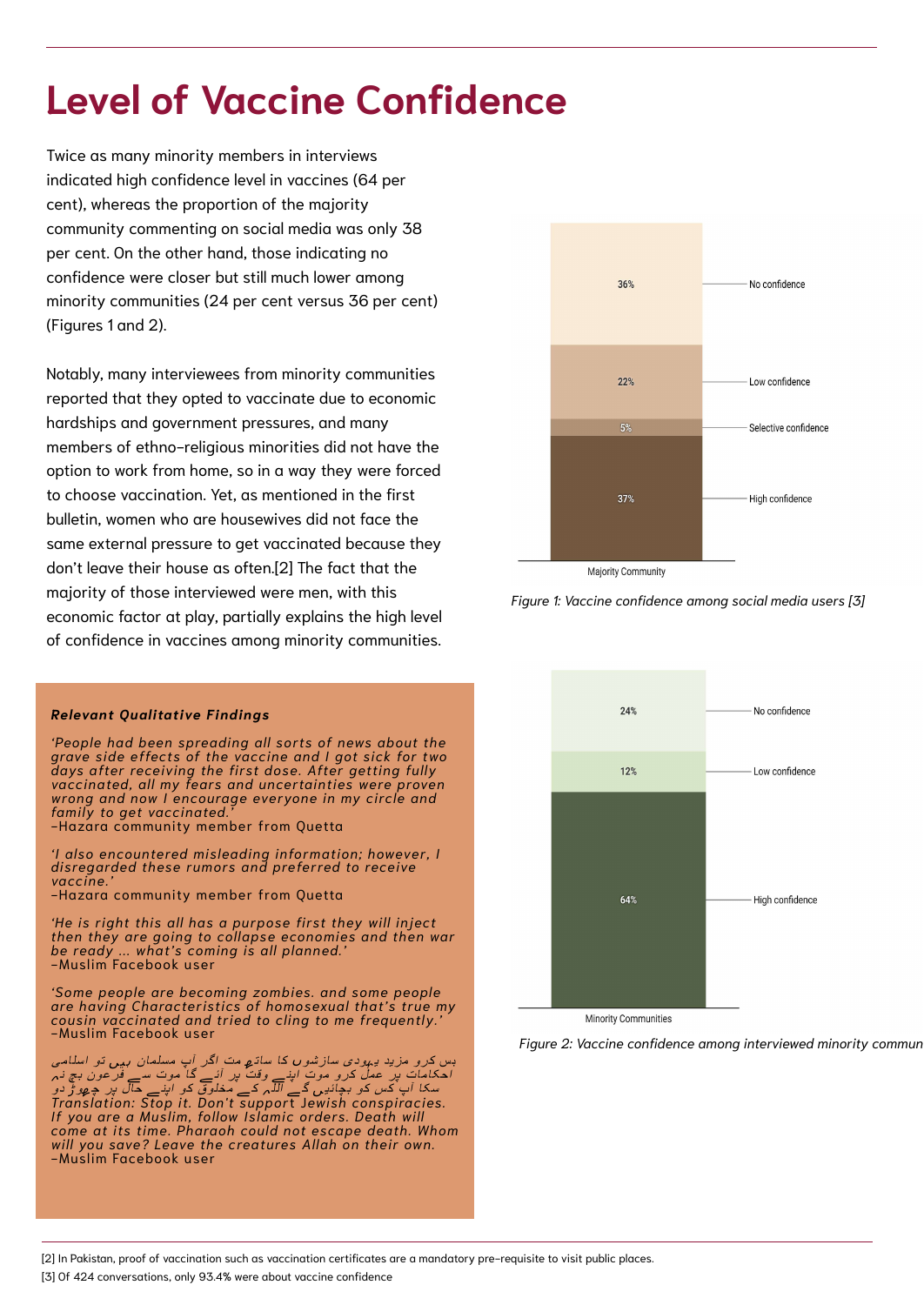Of those social media conversations collected, over 93 per cent were about reservations towards vaccines and from interview conversations the portions of conversations dedicated to reservations were 95.6 per cent.

Although a major concern about vaccines in both data was 'doubt over vaccine safety' , the proportion among majority and minority communities varied. The first group had almost equal distribution of various reservations, with 'doubt over vaccine safety' dominating conversations, followed by 'conspiracy related fears', 'doubt over vaccines efficacy and 'religious reasons'. Other include: 'prefer traditional medicine', 'trust in natural immunity', and 'don't want to be forced to vaccinate' (Figure 3).



#### **Majority Community**



Among minority communities, 66 per cent of conversations did not indicate any reservations, corresponding to high confidence level in vaccines. The rest of the conversations concerned 'doubt over vaccine safety'. 'Doubt over vaccine efficacy' received very low traction, and 'religious reasons' were not mentioned as reservations (Figure 4).



ویکسین ک*ی محتلف اقسام ملک میں ل*انے کا مقصد دال میں کچھ کالا۔۔۔ محتلف لوگوں کو محتلف مقاصد کیل<sub>ے</sub>ء ویکسین لگاۓ جاۓ گے۔۔۔۔<br>مگر بجان<sub>ے</sub> واللہ صرف ایک اللہ Iranslation: Bringing<br>النسمة الجمعية مگر بچانے والا صرف آیک اللہ *Translation: Bringing different types of vaccines into the country means that there is something suspicious. Different people will be vaccinated for different purposes. But the only savior is Allah.* -Muslim Facebook user

## **Reservation towards vaccines**

*Figure 3: Reservations of social media users towards Covid-19 vaccines*

#### *Relevant Qualitative Findings*

*'Any of covid-19 vaccine causes infertility?? Some of my doctor colleagues don 't get vaccine for this reason.'*

-Muslim Facebook user

*'Sindh Government is fascist. They are forcing people to get vaccinated. They are only making our doubts reality.'*

-Muslim Facebook user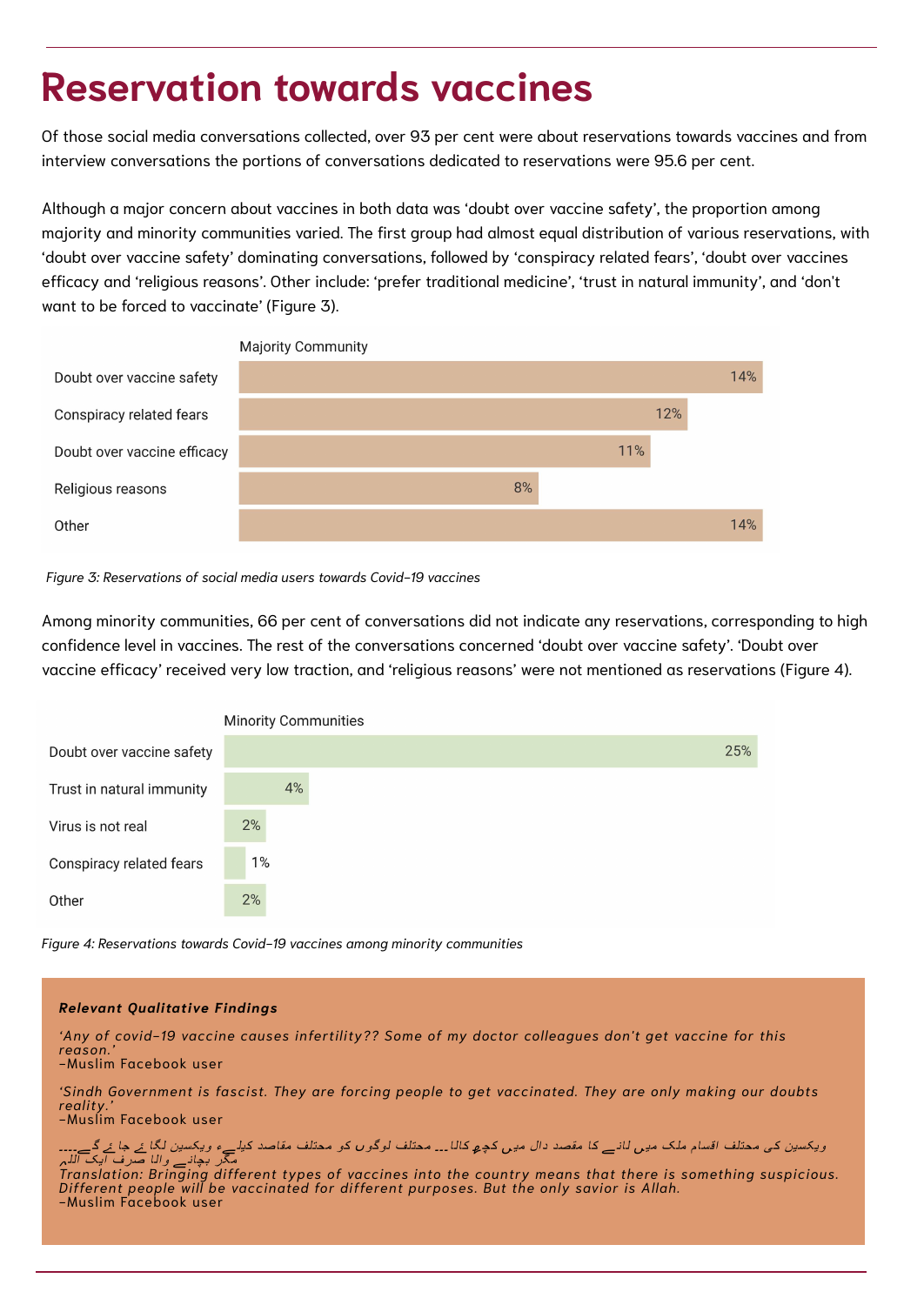Some of the members of minority communities expressed concerns about the vaccines' impact on health: they were fearful about the side effects of the vaccines. Many revealed that they have been victims of misinformation regarding vaccines, such as rumours that the vaccine caused death after two years, affected sexual functioning, or it was a method for surveillance as part of a foreign agenda or conspiracy.

The findings from Facebook data also confirm that a lot of misinformation and fake news about the vaccines was circulating on social media.

In interviews, many people talked about misinformation and rumours that they dealt with initially, but they also mentioned that their local community leaders helped them counter these rumors and misinformation and encouraged them to get vaccinated.

Only 60 per cent of conversations in social media could be assessed in relation to access or issues around access to vaccination. Out of those that could be assessed, nearly 60 per cent of social media users indicated that they did not face any issues with access. A very similar trend was found on the data collected from interviews, where over 92 per cent indicated no problem with access to vaccines.

Unlike interview conversations, social media data also revealed that in some cases social media users could not access second dose of vaccines (16 per cent).

'Initially on Facebook, YouTube and other social media we saw that everyone getting vaccinated will die in two years. It took me 4-5 months to make up my mind, and so far haven't received any infection or other side *effects. We haven 't seen any incident where religion became base for discrimination.'* -45-year-old Hindu man from Rawalpindi

Minority communities had their own particular issues with access to vaccination. For example, transgender people faced several gender discrimination issues while trying to get vaccinated. In particular, they had to hide their

identity while visiting vaccination centers in an attempt to avoid being ridiculed by people. There wasn't a separate line for trans people so they either had to queue up in a line for men or for women; however, unfortunately neither men and nor women were comfortable standing with transgender people.

It' s important to note that members of both minority and majority communities mentioned similar issues with access to vaccines, such as administrative issues (9 per cent among majority community from social media and 5 per cent among minority communities), and difficulty accessing vaccines in the area or vaccine centers being located far away (7 per cent versus 2 per cent respectively).

# **Reservation towards vaccines (cont'd)**

#### *Relevant Qualitative Findings*

## **Access to vaccines**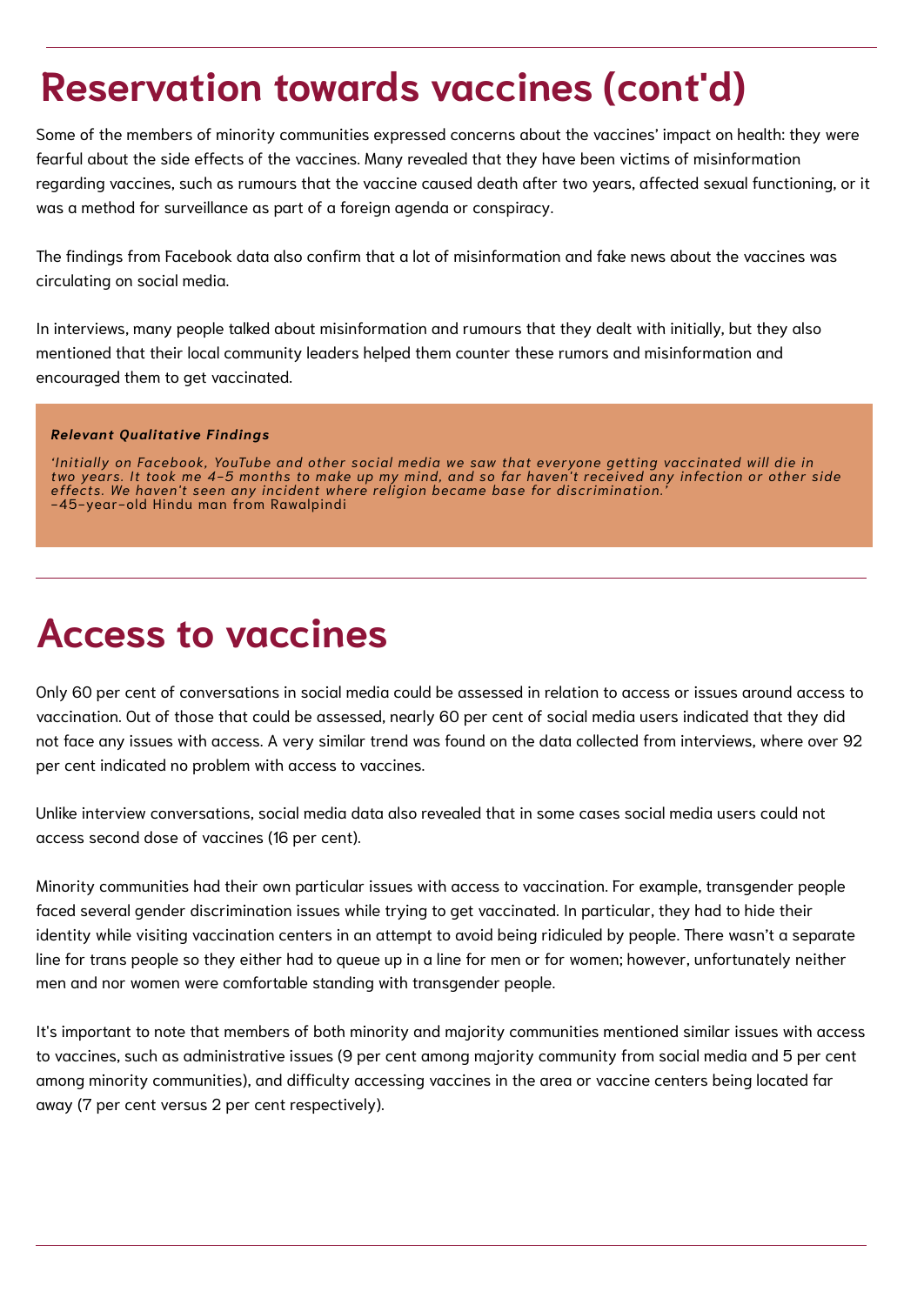Supplementary information from interviews suggests that these difficulties impacted particularly female and elderly minority community members, although in many interviews it was noted that such issues has been resolved with the help of local community leaders (Figures 5[4] and 6).



Certification and/or Administration issue

Vaccine not available in the area

Other





Such community leaders ' actions, as well as their active engagement in tackling misinformation on vaccines and encouragement of local communities to vaccinate, contributed to quite high confidence levels among minority communities, indicating trusted relationships between minority communities and their community and religious leaders.

'1st dosage completed but record is not updated when I go for second dosage they said me your first dosage *record is not updated and I tried many times JDC but they ' re not giving any positive response. Kindly suggest me further. Location: Karachi, Center 1st dose: JDC Camp Malir Saudabad.'* -Muslim Facebook user

However, social media data indicates an opposing trend among the majority community, where from the 58 per cent of conversations that were in relation to distrust in authorities, over 75 per cent demonstrated distrust in authorities.



'It was not comfortable to go to the vaccine Centre outside Rabwah and wait in queues to get vaccinated.' -An elder from Ahmaddiya community, Rabwah

# **Access to vaccines (cont'd)**

*Figure 5: Access to vaccines of social media user*

*Figure 6: Access to vaccines among minority communities*

#### *Relevant Qualitative Findings*

'Due to rise of Covid-19 cases and everyday deaths, the news of vaccination was a light of hope for me. I thought that after the vaccination, I would get my job back. There was a lot of fear about Covid-19 vaccine, but we saw that people were getting vaccinated. vaccine centers were a bit far and it took time to get *started. Taking the elderly outside home was also a problem but we mustered enough courage. The pandemic* is coming to an end and our jobs are being restored, but we still use sanitizers when we go to work.' -25-year-old Christian woman from Lahore

'There are few areas where the vaccination yet needs to reach. He also says that some of his workers belong *to Jokhi Morr, Landhi, and Quaidabad who inform him that many Christians and Hindus residing in these areas are not yet vaccinated due to hesitancy, fear, and rumours however, a significant number of Hindu families in these areas have completed their vaccine shots.'* -Head of a janitorial business in Karachi

'Transgender people in Pakistan were already marginalized. Now the vaccination process is adding to their pright. Many minoritie<br>Vaccinated or have h *plight. Many minorities, including transgender people living in Karachi are either not ready to get* vaccinated, or have been unable to do so. Some of the people in these communities don't have the official *identity documents to get themselves registered for vaccination. Many are still unconvinced of the safety and efficacy of vaccination.'* -Transgender activist from Karachi

[4] Others include: I can't access the centre, I was refused the vaccine, vaccine is not free, each less than 1 per cent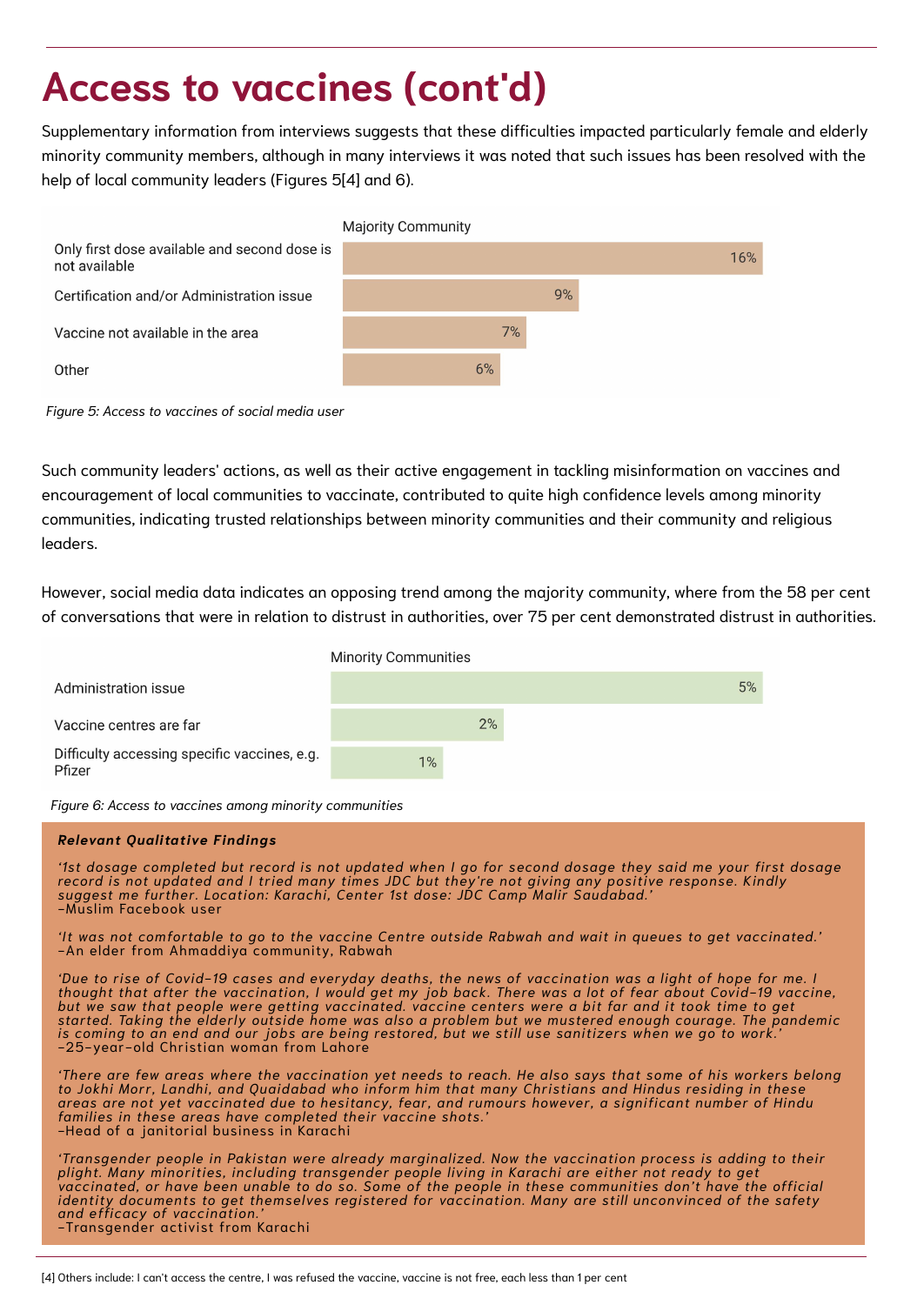# **Conclusion**

Upon launching the research, the evidence about access and confidence levels in Covid-19 vaccines among ethnoreligious communities was limited in Pakistan. Throughout this research we collected data from Facebook, citizen journalism pieces, and a survey to analyze factors that affect the vaccine confidence and uptake in Pakistan among minority communities.

Our research demonstrated that misinformation was widespread among both majority and minority communities through social media and word of mouth and in the early stages affected the uptake of the vaccine creating doubts about vaccines and mistrust in the government.

However, imposed requirements linked to paid work and commerce created an environment that forced many people to vaccinate and this impacted particularly on communities largely involved in low paid jobs with no option to work from home – which included many minority community members. Although it led to higher confidence in vaccines among minority communities (due to the fact that those forced to vaccinate in this way did not suffer any of the rumoured side effects), we can assume such measures disproportionally had least impact on women (mainly housewives) and other unemployed people (including elderly and people with disabilities), who may well still not feel the need to be vaccinated as they do not leave houses frequently, this may either be due to their personal choice or may result from a lack of freedom to leave and access vaccine.

Hence, we found significant differences in levels of vaccine confidence, in reasons for reservations about vaccines and in some way access to vaccines between social media users identifiable as majority and minority communities from interviews and a survey.

While distrust in authorities showed extremely high levels among majority social media users, trust in local authorities among minority members was much higher, and in a way also contributed to a high level of vaccination (after some reported false starts) and success in tackling misinformation.